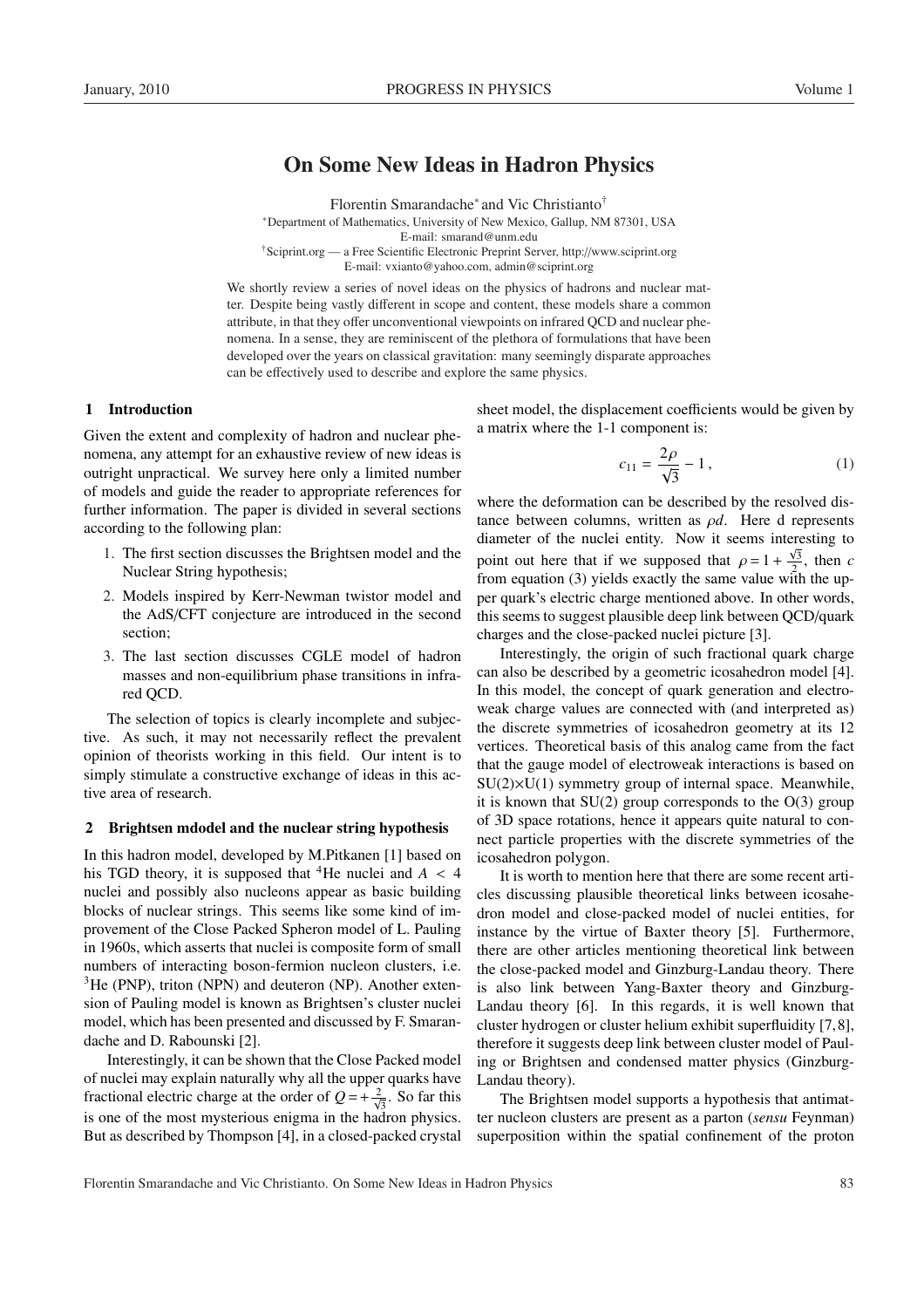$({}^{1}H_{1})$ , the neutron, and the deuteron  $({}^{1}H_{2})$ . If model predictions can be confirmed both mathematically and experimentally, a new physics is suggested. A proposed experiment is connected to orthopositronium annihilation anomalies, which, being related to one of known unmatter entity, orthopositronium (built on electron and positron), opens a way to expand the Standard Model.

Furthermore, the fact that the proposed Nuclear String hypothesis is derived from a theory which consists of manysheeted spacetime framework called TGD seems to suggest a plausible link between this model and Kerr-Schild twistor model as described below.

# 3 Multiparticle Kerr-Schild twistor model and AdS/ CFT Light-Front Holography model

Kerr's multiparticle solution can be obtained on the basis of the Kerr theorem, which yields a many-sheeted multi-twistorial spacetime over  $M^4$  with some unusual properties. Gravitational and electromagnetic interaction of the particles occurs with a singular twistor line, which is common for twistorial structures of interacting particles [6].

In this regards the Kerr-Newman solution can be represented in the Kerr-Schild form [9]:

$$
g_{\mu\nu} = \eta_{\mu\nu} + 2hk_{\mu}k_{\nu},\qquad(2)
$$

where  $\eta_{\mu\nu}$  is the metric of auxiliary Minkowski spacetime.

Then the Kerr theorem allows one to describe the Kerr geometry in twistor terms. And using the Kerr-Schild formalism, one can obtain exact asymptotically flat multiparticle solutions of the Einstein-Maxwell field equations. But how this model can yield a prediction of hadron masses remain to be seen. Nonetheless the axial stringy system corresponds to the Kerr-Schild null tetrad can be associated with superconducting strings. Interestingly one can find an interpretation of Dirac equation from this picture, and it is known that Dirac equation with an effective QCD potential can describe hadron masses.

What seems interesting from this Kerr-Schild twistor model, is that one can expect to give some visual interpretation of the electromagnetic string right from the solution of Einstein-Maxwell field equations. This would give an interesting clue toward making the string theory a somewhat testable result. Another approach to connect the superstring theory to hadron description will be discussed below, called Light-Front Holography model.

Brodsky et al. [10, 11] were able to prove that there are theoretical links, such that the Superstring theory reduces to AdS/CFT theory, and Ads/CFT theory reduces to the socalled Light Front Holography, which in turn this model can serve as first approximation to the Quantum Chromodynamics theory.

Starting from the equation of motion in QCD, they identify an invariant light front coordinate which allows separation of the dynamics of quark and gluon binding from the

kinematics of constituent spin and internal orbital angular momentum. Of most interesting here is that this method gives results in the from of 1-parameter light-front Schrödinger equation for QCD which determines the eigenspectrum and the light-front wavefunctions of hadrons for general spin and orbital angular momentum.

The light-front wave equation can be written as [8]:

$$
\left(-\frac{d^2}{d\zeta^2} - \frac{1 - 4L^2}{4\zeta^2} + U(\zeta)\right)\phi(\zeta) = M^2\phi(\zeta),\tag{3}
$$

which is an effective single-variable light-front Schrödinger equation which is relativistic, covariant, and analytically tractable; here *M* represents the mass spectra.

Nonetheless, whether this Light-Front Holography picture will yield some quantitative and testable predictions of hadron masses, remains to be seen.

# 4 Concluding note

We shortly review a series of novel ideas on the physics of hadrons and nuclear matter. Despite being vastly different in scope and content, these models share a common attribute, in that they offer unconventional viewpoints on hadron, nuclear phenomena, and infrared QCD. In a sense, they are reminiscent of the plethora of formulations that have been developed over the years on classical gravitation: many seemingly disparate approaches can be effectively used to describe and explore the same physics.

These very interesting new approaches, therefore, seem to suggest that there is a hitherto hidden theoretical links between different approaches.

In our opinion, these theoretical links worth to discuss further to prove whether they provide a consistent picture, in particular toward explanation of the hadron mass generation mechanism and spontaneous symmetry breaking process.

The present article is a first part of our series of review of hadron physics. Another part is under preparation.

# Acknowledgements

One of the authors (VC) wishes to express his gratitude to Profs. A. Yefremov and M. Fil'chenkov for kind hospitality in the Institute of Gravitation and Cosmology, PFUR.

Submitted on February 09, 2009 / Re-submitted on November 09, 2009 Accepted on November 27, 2009

#### References

- 1. Pitkanen M. Nuclear string hypothesis. In: F. Smarandache & V. Christianto (eds.) *Hadron Models and Related New Energy Issues*, InfoLearnQuest Publ., USA, 2008.
- 2. Smarandache F., Rabounski D. Unmatter entities inside nuclei, predicted by the Brightsen Nucleon Cluster Model. *Progress in Physics*, 2005, v. 2.
- 3. Thompson J.M.T. Instabilities and catastrophes in science and engineering. John Wiley & Sons Ltd, New York, 1982, pp. 96 and 101.